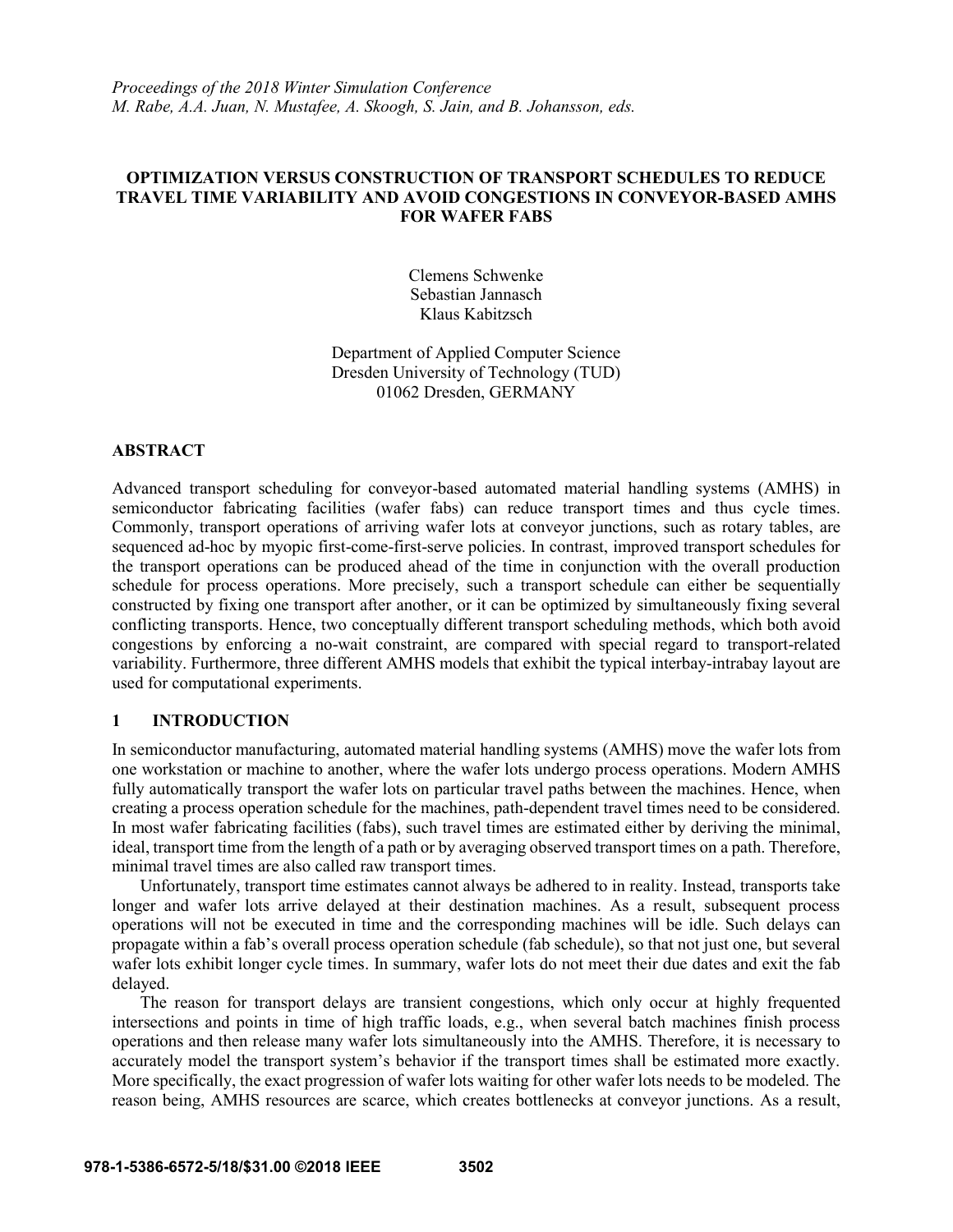congestion effects can be precisely simulated. But most importantly, the succession of transports can be optimized so that delays can be avoided or reduced.

Consequently, we suggest two methods for scheduling transports within conveyor-based AMHS in wafer fabs. The first method successively fills an overall transport schedule by inserting one complete wafer lot transport after another. Thus, it is called *Transport Insertion* (*TI*) method. The second method considers several possibly interfering transports at once and optimizes their sequence of passing bottleneck elements of the AMHS so that transport-related delays will be reduced. Thus, it is called *Transport Optimization* (*TO*) method. In contrast to our previous conceptual work on this matter (Schwenke and Kabitzsch 2017), we now examine the two novel methods more thoroughly as follows: Firstly, three different AMHS layouts are used for the experiments. The two new AMHS models are more generic than the previously used one. Secondly, the impact on transport-related variability in cycle times is quantified. Thirdly, the briefly introduced *TI* method is now described in greater detail. Particularly, the conceptual difference to the *TO*  method is highlighted by a manageable illustrative example.

The remainder of this document is structured as follows. Section 2 highlights related work. Section 3 describes the differences of three AMHS models and the two transports scheduling methods. Accordingly, Section 4 validates the two transport scheduling methods using the three described AMHS models. Finally, Section 5 draws conclusions.

## **2 RELATED WORK**

Modern, highly automated wafer fabs exhibit two levels of operational control. On the superordinate production process level, also named as machine level or fab level, a scheduler decides which wafer lots will be processed on which machine and when (Mönch et al. 2011). Between the process operations the wafer lots must be transported from one machine to another. This happens on the subordinate transport level, also named as AMHS level.

On the superordinate fab level, in many wafer fabs, the wafer lots are scheduled using dispatch methods (Scholl et al. 2011). For more efficient production schedules, shifting bottleneck heuristics (Mason et al. 2002), decomposition techniques (Ovacik and Uzsoy 1997) or metaheuristics can be applied (Sourirajan and Uzsoy 2007) to solve complex job shop scheduling problems (JSSP). In general, such fab level scheduling methods all seek to solve conflicts of wafer lots competing for scarce resources such as bottleneck machines. However, most such fab scheduling methods ignore the resource conflicts on the subordinate transport level. Overcoming this disadvantage, Drießel and Mönch (2012) optimized largescale complex wafer lot scheduling problems consisting of process operations *and* transport operations using an extended disjunctive graph specialized for *vehicle-based* systems. Alternatively, Schmaler et al. (2017) simulate dispatch rules to forecast and schedule *vehicle-based* transports.

In contrast, we focus on *conveyor-based* systems as they may be considered for future 450 mm wafer production and as they are already successfully in operation in some 200 mm wafer fabs (Scholl et al. 2011). Nevertheless, few work exists on dispatching conveyor-based systems using production priorities (Wang et al. 2016). Alternatively, there exists work on simulating (Arzt and Bulcke 1999) or analytically estimating average material flows in conveyor-based AMHS (Nazzal et al. 2010). But most work on AMHS ignores the superordinate fab level. Instead, given traffic is assumed, i.e., arbitrarily set arrival rates of transport jobs. Overviews of AMHS technologies and layouts are provided by (Agrawal and Heragu 2006) and (Montoya-Torres 2006). Several comparative studies evaluate the benefits of conveyor-based AMHS in contrast to vehicle-based systems, e.g., (Brain et al. 1999; Temponi et al. 2012; Tung et al. 2013). These studies assume given average traffic as well.

Positioning this study, it can be concluded that most existing simulation work on conveyor-based AMHS assumes that wafer lots are served in a first-come-first-served (FCFS) manner when the wafer lots arrive at conveyor conjunctions such as rotary tables. But very few existing work regards the superordinate fab schedule when scheduling the transports within the AMHS. Hence, we introduced a transport scheduling problem and suggested two different novel concepts for scheduling the wafer lot transports, namely *TI* and *TO* (Schwenke and Kabitzsch 2017). The *TO* method exploits slacks from fab level, which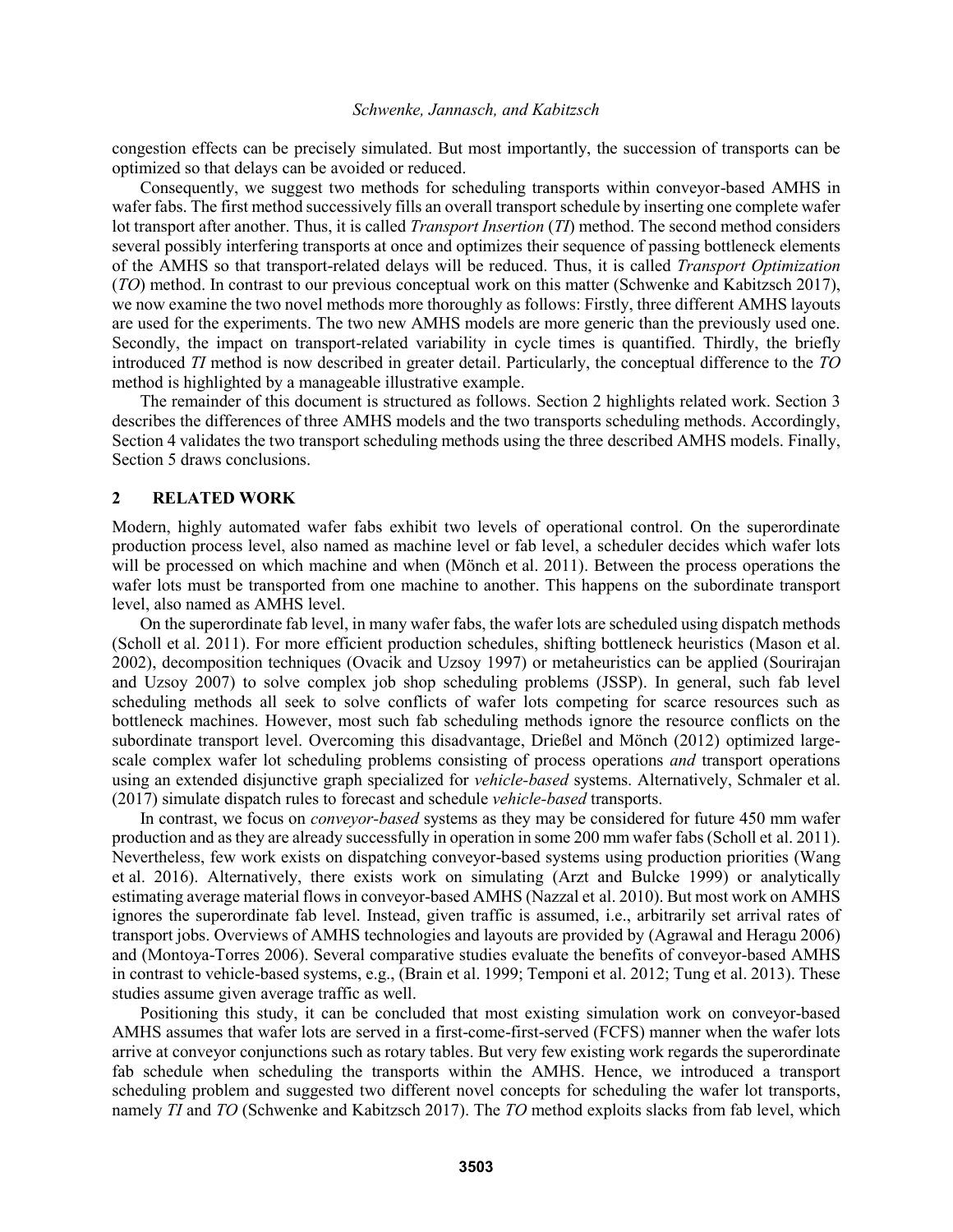indicate how much a process operation can be delayed without delaying the completion time of any (other) job in the fab schedule. For computing such slacks the critical path method (CPM) can be used. In this document we further investigate both methods using two new AMHS models that fit the fab model SET2, which was provided by the Measurement and Improvement of Manufacturing Capacity (MIMAC) project (Fowler and Robinson 1995). More importantly, we also investigate the resulting variability in transportrelated delays because variability is a negative feature of wafer fabs.

In wafer fabs, variability is the quality of nonuniformity in the overall production (Hopp and Spearman 2011). For example, there is nonuniformity in inter arrival times of wafer lots and in process times as well as in transport times. Altogether, these portions of nonuniformity make individual cycle times of wafer lots variable and increase their average. Crucially, we solely focus on transport-related variability because transport scheduling methods can only influence or reduce transport-related delays. In general, variability needs to be combatted because it drives up average cycle times and inventory levels in a fab. The reason for this are propagating delays, which can never be recovered anymore. Moreover, a delayed wafer lot will drag this delay throughout its entire remaining process route and hold up many other subsequent wafer lots on downstream machines. Thus, one of the main objectives of this study is to quantify variability in transport times.

# **3 METHODS**

## **3.1 Design of AMHS Models**

The MIMAC project provided seven reference models of wafer fabs. These so-called MIMAC models resemble the typical settings and behavior of semiconductor manufacturing very well. Thus, the MIMAC models are widely used by researchers to simulate new dispatch rules or to investigate optimization problems of wafer fabs. Unfortunately, the MIMAC models do not contain AMHS elements. Instead, they focus on the fab scheduling level, and accordingly they provide, e.g., product mixes, release rates, wafer lot routes using machine groups and capacities of machine groups. Hence, in order to resemble transportrelated waiting effects, an AMHS model has to be created. For this purpose we developed three AMHS models that are compatible with MIMAC model SET2.



Figure 1: Specialized AMHS model A fitting transport times of SET2.

The first AMHS model (A) is described in (Schwenke and Kabitzsch 2017), see Figure 1. It is specialized for the use with SET2 because the locations of the machines are chosen in such a way that the AMHS resembles the given transport times of SET2. More precisely, this specialized AMHS model was created by mapping the given transfer times between production steps of process routes of SET2 to demanded distances between the corresponding machines. Subsequently, the locations of the machines were arranged in such a way that the majority of the machine pairs would resemble the demanded distance. In order to resolve contradictions, compromises needed to be found so that deviations were kept small. Additionally, if between two machines the travel time for going in one direction is different to the travel time for going in the opposite direction, two alternate one-tracked connections were placed between such machines. As a result, the layout of AMHS model A exhibits many shortcuts and bypasses. Thus, on the one hand it may be typical for mature wafer fabs, but on the other hand, at first sight, the layout appears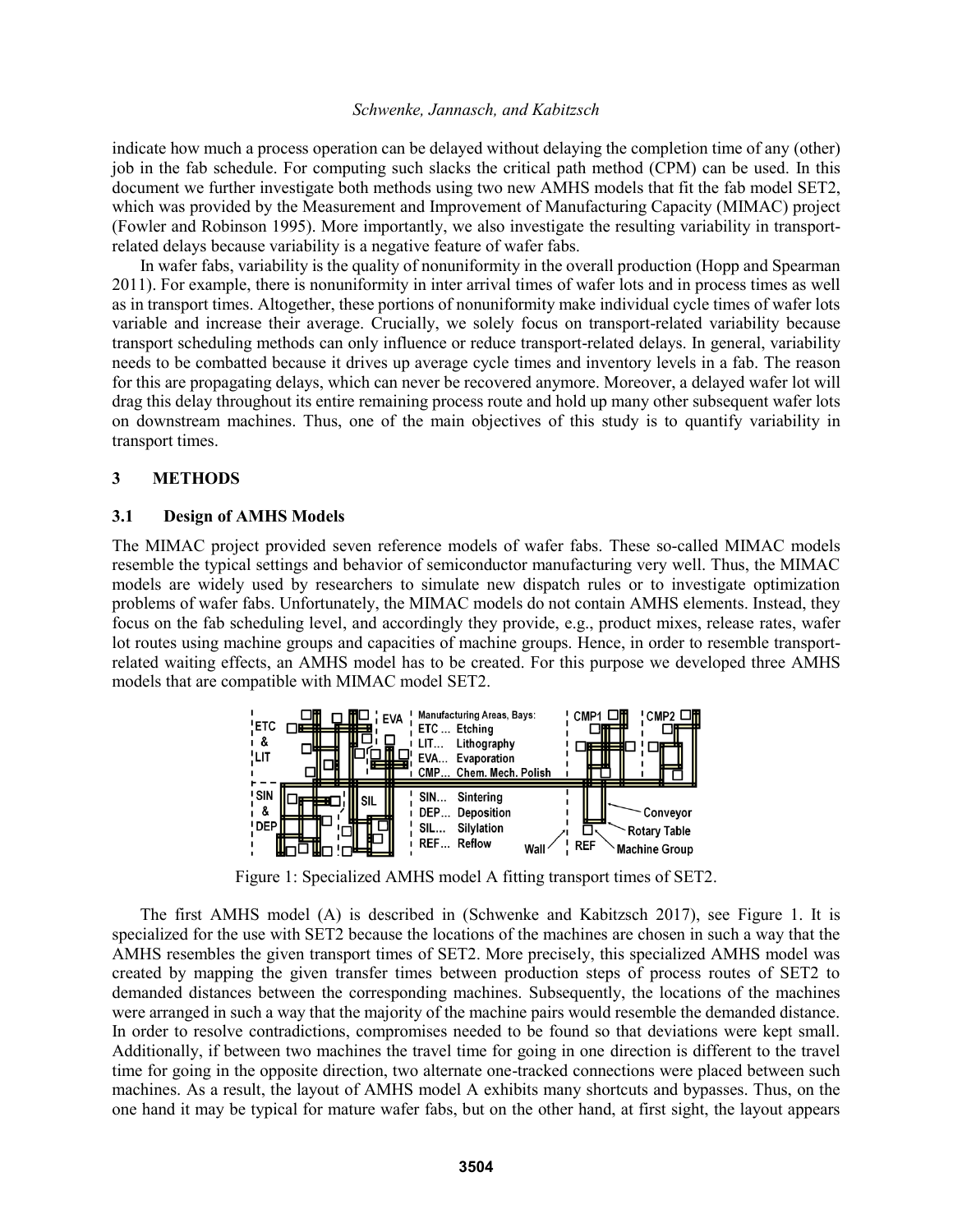interwoven and not quite straightforward. Hence, we designed two more generic layouts for a more general investigation of the suggested transport scheduling methods. Both new AMHS models are inspired by real fabs with spine layout. Thus, the new layouts are more generic because they resemble this common spine layout, also known as interbay-intrabay layout. Furthermore, more track elements are used because in reality the machines may not always be located for ideally short connections according to a given process route. For simplicity only a one-sided spine layout was created, which was big enough to house all machines of the example fab SET2. But the introduced transport scheduling methods could easily be used for scaled up models of bigger fabs. For a very much simplified baseline layout, the first new AMHS model (B) is only a simple loop for an interbay without any crossovers. In contrast, the second AMHS model (C) is more realistic because it exhibits crossovers in front of every bay. Furthermore, it contains bypasses in the back of the bays as it is the case in many conveyor-based AMHS.



Figure 2: Generic AMHS model B without any crossovers or shortcuts.

The conveyors and rotary tables are 12 inch wide. Hence, for designing the AMHS models a drag-anddrop-based software tool was implemented so that productions areas (bays), machine groups as well as individual machines can be manually placed on a 12 inch grid. The models contain ten bays, which are 60 feet long and 24 feet wide. The connecting interbay double tracks are 220 feet long. All double tracks are 36 inches apart. The conveyor speed is set to 8.58 inches per second, whereas the transfer times on rotary tables are 6 seconds for passing straight and 9 in case of taking a turn.



Figure 3: Generic AMHS model C with crossovers and bay shortcuts.

After bays and machines were manually placed, the connecting conveyors and rotary tables were placed automatically by the software tool. Additionally, all shortest paths between pairs of machines were computed and extracted. Subsequently, the intersecting parts of each two paths were computed for fast lookup of conflicts for later use in the transport scheduling methods. In Figures 2 and 3 the yellow long rectangles depict one-tracked conveyors and the squared orange rectangles symbolize rotary tables. For clarity, the machines are not displayed but they are located at the end of the horizontal load port branches at the vertical bays. Finally, the horizontal conveyors at the bottom of the pictures resemble the interbay.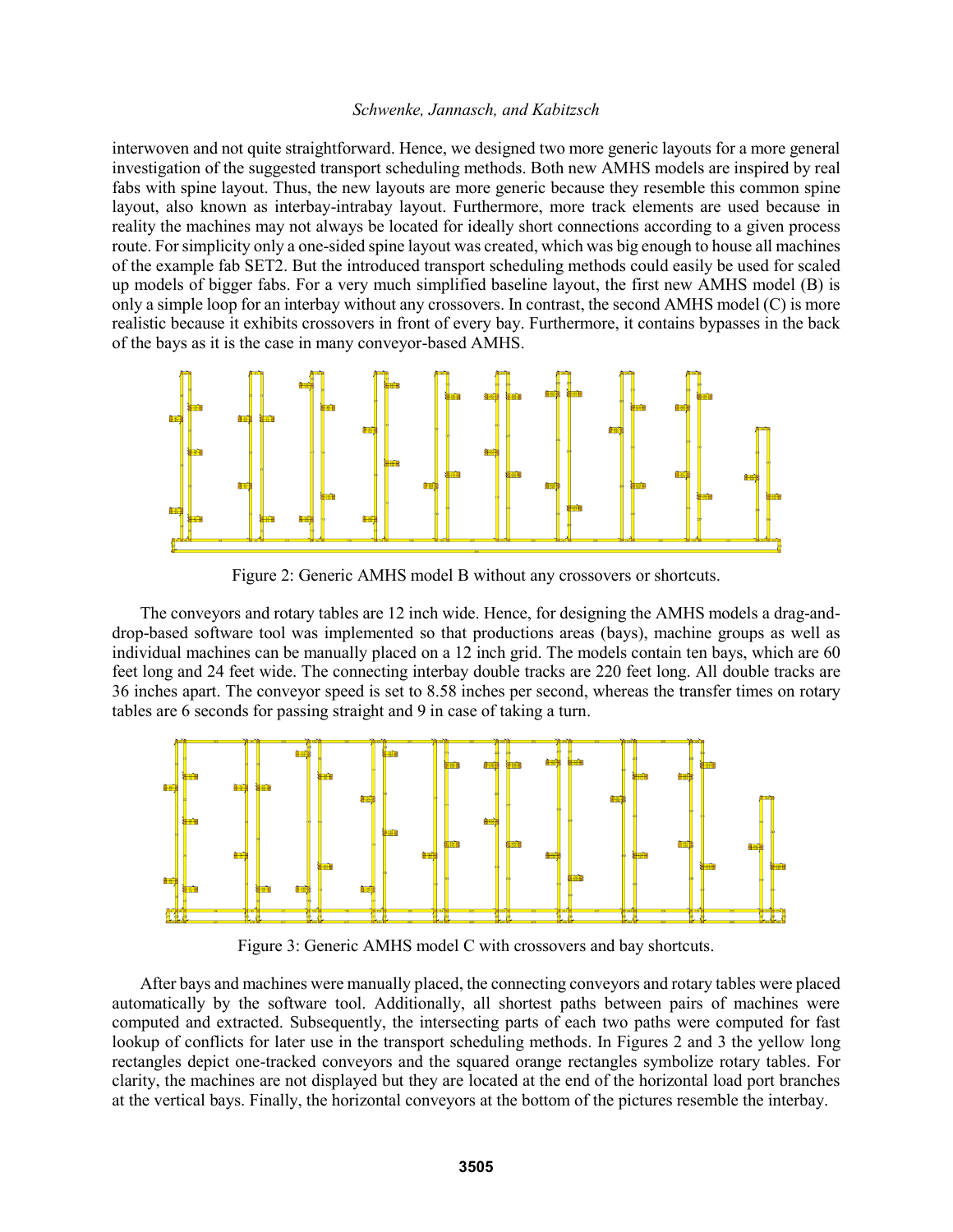#### **3.2 Transport Insertion**

Previously, we described the *TI* method only briefly (Schwenke and Kabitzsch 2017), hence, it is described in greater detail below. At first, symbols and indices are introduced: The overall fab schedule consists of production jobs  $J_i$  with due dates  $D_i$ . A production job  $J_i$  consists of process operations (steps)  $O_i$  *o* so that index *i* refers to the production job and the index *o* refers to the step within  $J_i$ . Each operation  $O_i$  *o* is associated with a starting time  $s_i$ , a process duration  $p_i$ , and a local due date  $D_i$ . Between each two subsequent process operations  $O_i$  *o* and  $O_i$  *o*+*t*, a transport job  $J_k$  moves the wafer lot from the source machine to the destination machine. Hence, in contrast to the production jobs  $J_i$  there are the transport jobs  $J_k$ , which consist of transport operations  $T_{kt}$  so that index  $k$  refers to the transport job and  $t$  refers to the transport operation within a particular transport job. Each transport operation  $T_{kt}$  is associated with an individual starting time  $s_{kt}$  and duration  $q_{kt}$  designating the entry of a rotary table or conveyor and the duration for traversing it. Thus, a transport operation  $T_{kt}$  corresponds to the *t*-th traversing of a rotary table or conveyor on a wafer lot's path from one machine to another, and a transport  $J_k$  consists of  $n_k$  transport operations.

The *TI* method performs a basic loop, which successively constructs an overall transport schedule *S* by inserting one transport job  $J_k$  after another. In preparation to the loop, all transport jobs  $J_k$  are sorted in nondecreasing order of their ready times  $r_k$  and then they are stored in the set U of all unscheduled transports. A ready time  $r_k$  is the point in time, when a transport can start, which is not earlier than the finish of its preceding process operation  $O_i$ <sub>*o*</sub>. Accordingly, when the transport job  $J_k$  arrives at its destination machine, a subsequent process operation  $O_{i_0+1}$  will be executed. Subsequently, in each iteration of the loop, the next unscheduled transport job is inserted into the next earliest possible time period that allows unimpeded movement of its wafer lot across all conveyors and rotary tables on its travel path from its source machine to its destination machine.

When a transport  $J_k$  is inserted into the transport schedule  $S$ , three things happen. Firstly, all transport operations  $T_{k}$  of  $J_k$  are inserted at once. Most importantly, the transport operations  $T_{k}$  are inserted without any delay in between them, i.e.,  $s_{kt} + q_{kt} = s_{k}t + 1$ , which is the no-wait constraint between the transport operations. This no-wait constraint enforces the wafer lots to travel unimpeded so that congestions are avoided. Hence, possibly a waiting time *w<sup>k</sup>* may need to be inserted before the transport *J<sup>k</sup>* actually starts moving, i.e.,  $r_k + w_k = s_{k1}$ . As a result, all succeeding transport operations  $T_{k,t}$  of transport job  $J_k$  are fixed as well.

Secondly, after the transport is fixed the delay  $w_k$  must be checked if it causes the transport to arrive too late at its destination machine. It arrives too late if the local due date  $D_{i_0+1}$  of the succeeding process operation  $O_{i_0+1}$  cannot be met anymore. Note, in preparation of the loop, the local due date  $D_{i_0}$  was computed beforehand for each operation  $O_i$  of the overall fab schedule by applying the critical path method. More specifically, a transport arrives too late if its arrival time  $a_k = s_{k n_k} + q_{k n_k}$  causes the operation  $O_{i}$ <sub>o+1</sub> to end after its local due date  $D_{i}$ <sub>o+1</sub>, i.e.,  $a_k > D_{i}$ <sub>o+1</sub> -  $p_{i}$ <sub>o+1</sub>. For convenience, the local due date  $D_{i}$ <sub>*o+1*</sub> can be converted into the arrival due date  $d_k$  of the transport  $J_k$ , which is the point in time when the transport should arrive at the latest, i.e.,  $d_k = D_{i} \cdot b + I - p_{i} \cdot b + I$ . If the transport arrives too late, then the starting time  $s_{i}$  *o*+1 of process operation  $O_{i}$ <sub>*o+1*</sub> is not valid anymore. Hence, it must be corrected to  $s'_{i} = r_k + w_k + \sum_{t=0}^{n_k} q_{kt}$ . Note,  $\sum_{t=0}^{n_k} q_{kt}$  is the raw transport time of *J<sub>k</sub>*. Furthermore, all subsequent process operations' starting times of the overall fab schedule need to be updated, using the CPM, as well because the delay might propagate. After updating the fab schedule, the next transport in the sorted list might start delayed as well, but the order of transport starts will be maintained.

Thirdly, for each rotary table it needs to be stored, when it is occupied, or 'booked'. For this purpose, for each rotary table Q, there exist two ordered sets. The first set  $(E_0, \leq)$  in non-decreasing order contains all points in time *e* when wafer lots enter. The second ordered set  $(F<sub>O</sub>, \leq)$  contains the corresponding exit times *f*. Hence, together the two sets keep the information when a rotary table is occupied. A transport operation  $T_{k}$  has to fit between the end f of another previous transport operation of another transport job and the beginning *e* of a subsequent transport operation of another transport job. The *TI* method is noted in pseudocode below.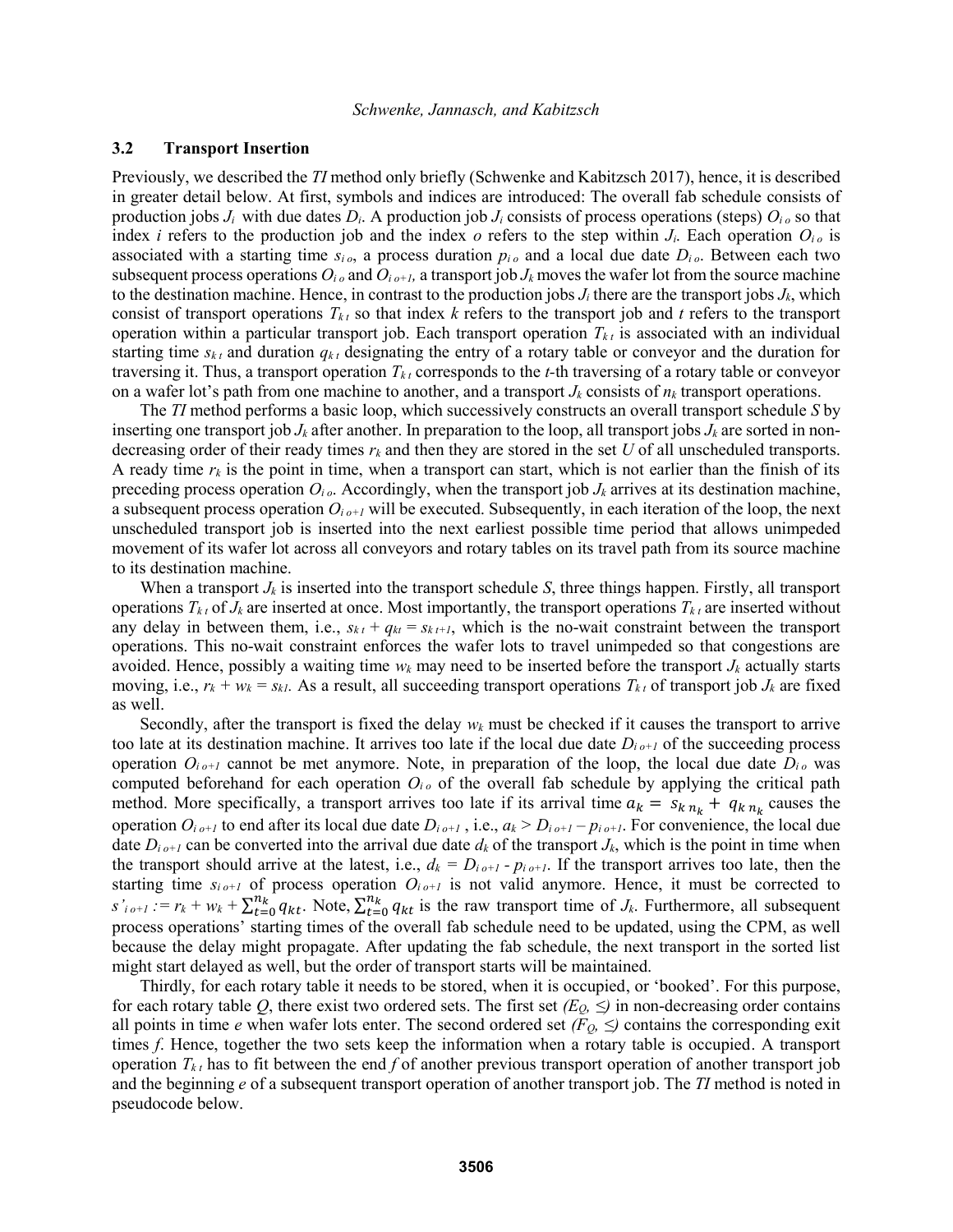- 1. Sort transports  $J_k$  by ready times  $r_k$  and store them in set U of unscheduled transport jobs.
- 2. Pick first transport job  $J_k$  from set  $U$ , i.e.,  $U := U \setminus J_k$ .
- 3. Find time periods for  $J_k$  in transport schedule *S*, so that for each transport operation  $T_{k}$  holds: (a)  $s_{kt} > f \in F_Q$  and
	- (b)  $s_{k,t} + q_{k,t} < e \in E_Q$
- 4. For each transport operation  $T_{kt}$  add the found starting times  $s_{kt}$  and end times  $s_{kt} + q_{kt}$  to the ordered sets of starting times *E<sup>Q</sup>* and end times *F<sup>Q</sup>* of occupation of the associated rotary table *Q*.
- 5. Fix the starting times  $s_{kt}$  of transport  $J_k$  in schedule *S*.
- 6. If the arrival  $a_k = r_k + w_k + \sum_{t=0}^{n_k} q_{kt}$  of  $J_k$  is later than the start  $s_{i+1}$  of the subsequent process operation  $O_{i \cdot o+1}$ , i.e.,  $a_k > s_{i \cdot o+1}$ , then update the fab schedule using the CPM.
- 7. If  $U \neq \{0\}$  then goto 2 else stop.

All transport jobs are sorted and stored in the ordered set *U* (1). If a transport shall be inserted into the overall transport schedule *S*, it is deleted from *U* (2). Accordingly, a transport can only occupy a rotary table if the preceding transport left, i.e.,  $s_{kt} > f \in F_Q$ , and a possibly already allocated succeeding transport has not entered yet, i.e.,  $s_{kt} + q_{kt} < e \in E_0$ . Thus, periods in time have to be found when each succeeding rotary table  $Q$  of a transport  $J_k$  is unoccupied (3). Crucially, such periods of time have to be subsequent without any delay across several rotary tables so that they obey the no-wait restriction which demands the unimpeded moving of transport job  $J_k$ . Once such a succession of time periods is found, the rotary tables need to be booked (4). Afterwards, the starting times of the current transport job  $J_k$  are fixed (5). At last, it must be checked if the succeeding process operation can be started as scheduled or if the transport arrives delayed. If so, the fab schedule must be updated (6). If all transport jobs have been scheduled (inserted into schedule *S*), the algorithm stops (7). In summary, during the execution of the *TI* method the transport schedule *S* will be filled sequentially.



Figure 4: The transport schedule *S* is filled successively with three transports *J1*, *J<sup>2</sup>* and *J3*. The order in which the transports are inserted is according to their ready times *r1*, *r<sup>2</sup>* and *r3*.

Figure 4 shows an example of three transport jobs being inserted one after another into an overall transport schedule. The schedule is depicted in the form of a Gantt chart. There are five rotary tables involved, i.e.,  $Q_I$  to  $Q_5$ , where the transport jobs have to cross, see Figure 5. Hence, the schedule in Figure 4 is only a small extract of the complete overall transport schedule. It only covers the events on the rotary tables during the time period when these three transport jobs traverse. The first job is  $J<sub>I</sub>$  because it is ready to start at ready time  $r_1 = 10$ . Thus, it is inserted undelayed and traverses the five rotary tables at times  $s_{1,1}$ to  $s_{1,5}$ . The second transport job  $J_2$  starts at ready time  $r_2 = 20$  and traverses a long distance of conveyor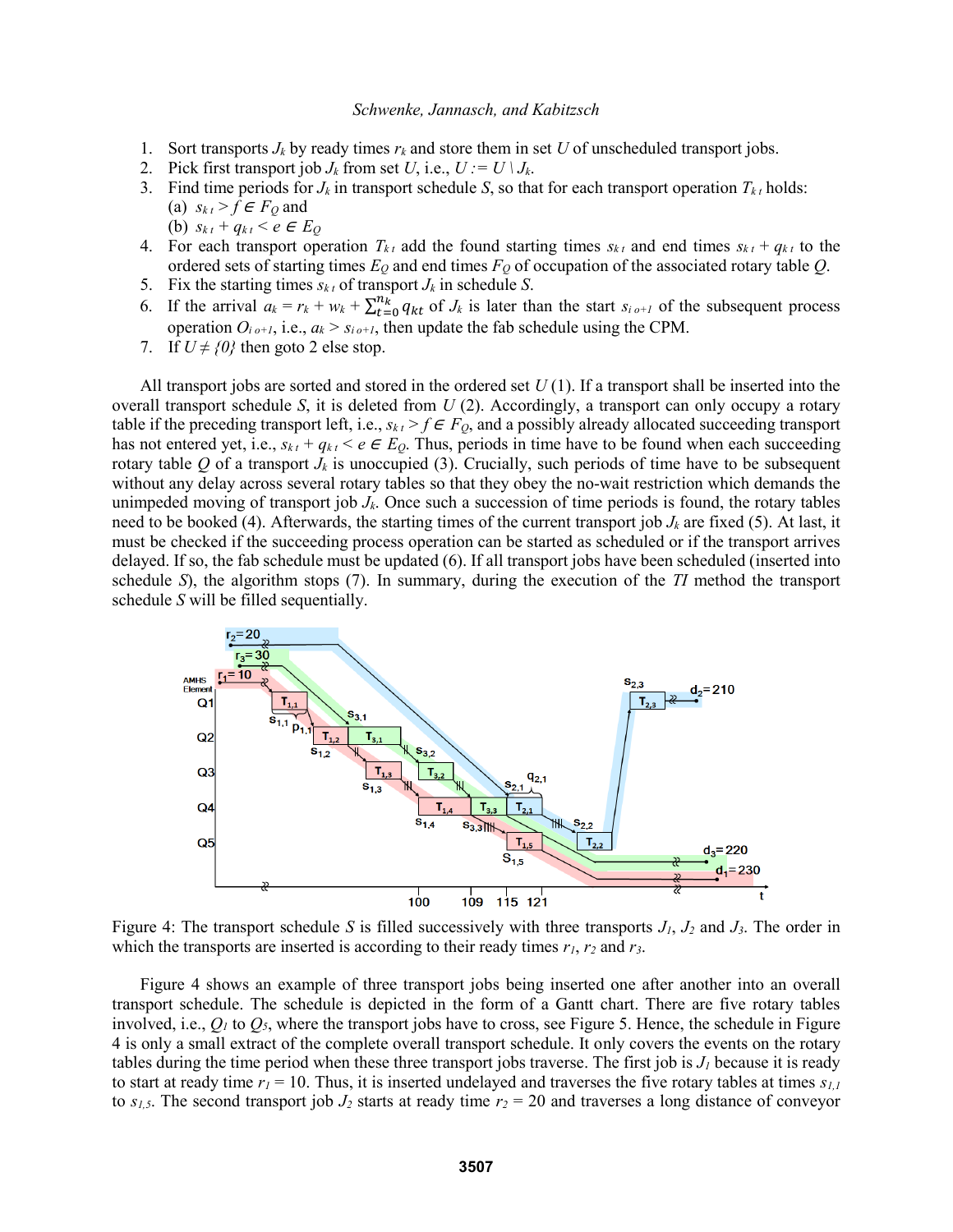belts before it arrives at its rotary tables  $Q_4$  at point in time 115 seconds. Then  $J_2$  traverses  $Q_4$  *and*  $Q_5$ unimpeded as well. The last job  $J_3$  is ready at  $r_3 = 30$  and must find sufficient time windows on  $Q_2$ ,  $Q_3$  and  $Q_4$ . It can travel across  $Q_2$  only after *J<sub>1</sub>* left. It reaches  $Q_3$  clearly after *J<sub>2</sub>* left. At  $Q_4$  it has to be checked if the preceding job  $J_1$  left early enough. Moreover, it has to be checked if the succeeding job  $J_2$  arrives late enough. Importantly, only if this is the case, it can fit between  $J_l$  and  $J_2$  on  $Q_4$ . For instance, if  $J_2$  would arrive earlier, then job  $J_3$  could not enter  $Q_4$  immediately. Instead it would have to introduce more waiting time  $w_3$  so that  $J_3$  appears at  $Q_4$  only after  $J_2$  left. In this case,  $J_3$  would experience a much larger delay.



Figure 5: Extract of interbay and conjunct bays with conveyors (rectangles) and rotary tables (squares). Three transport jobs  $J_1$ ,  $J_2$  and  $J_3$  traverse rotary tables  $Q_1$  to  $Q_5$  and form conflicts (lightning bolts).

## **3.3 Transport Optimization**

In contrast to the *TI* method, the *TO* method always considers several transports at once. More specifically, it jointly considers such transports that constitute conflicts. Hence, the *TO* method solves a JSSP optimally by minimizing the total weighted completion time of the transport jobs so that the most urgent transport jobs are weighted the most and thus, will be delayed the least. The *TO* method is comprehensively described in (Schwenke and Kabitzsch 2017), in which it is called MIP solving method. Therefore, below only the conceptual differences to the *TI* method are highlighted focusing on finding conflicts and stating a corresponding JSSP.

The conflicts are discovered as follows. Initially, in preparation of a basic loop, the transports are sorted in non-decreasing order by their ready times  $r_k$  in the same manner as at the beginning of the *TI* method. Then all transports that leave after marked process operations are checked with each other to determine if they constitute conflicts. A process operation will be marked if its preceding transport has been scheduled by the method or if it has no preceding transport such as the first operation  $O_i$  in a production job  $J_i$ .

Transports constitute conflicts if the durations of transport operations on rotary tables would overlap. For example, if transport jobs  $J_k$  and  $J_l$  start both directly after their preceding process operations at their ready times  $r_k$  and  $r_l$ , then their transport operations  $T_{kt}$  and  $T_{lu}$  overlap if there exist any step *t* in transport  $J_k$  and step u in transport  $J_l$  so that  $(s_{l u} \geq s_{k t}$  AND  $s_{l u} < s_{k t} + q_{k t}$ ) OR  $(s_{k t} \geq s_{l u}$  AND  $s_{k t} < s_{l u} + q_{l u}$ ). For example, in Figure 5 three transport jobs  $J_1$ ,  $J_2$  and  $J_3$  would simultaneously try to traverse the rotary table  $Q_4$ , because each of them would arrive at  $Q_4$  at the same point in time, e.g., at 100 seconds. Furthermore, the transports form conflicts at rotary tables  $Q_2$ ,  $Q_3$  and  $Q_5$ . Note,  $J_1$  and  $J_2$  do not constitute a conflict at  $Q_1$ because their time windows of their transport operations  $T_{1,1}$  and  $T_{2,3}$  for traversing  $Q_1$  do not overlap. In summary, the three transports compete for resources so that they constitute a JSSP.

Therefore, the algorithm collects all transports that form conflicts with each other in a problem set *P* of transports to be simultaneously scheduled. Then for this subset *P* of transports a JSSP is stated and formulated as a mixed integer problem (MIP). Subsequently, the JSSP is solved by a standard MIP solver. In order to avoid congestions, the transports shall travel unimpeded, i.e., the JSSP is subject to no-wait constraints. In order to advantage urgent transports the local due dates of the subsequent process operations of each transport are regarded in the target function of the MIP. As mentioned, for convenience, this local process operation due date previously is converted into the due date of the transport *dk*, which is the point in time before the transport should arrive. The *TO* method is noted in pseudocode as follows.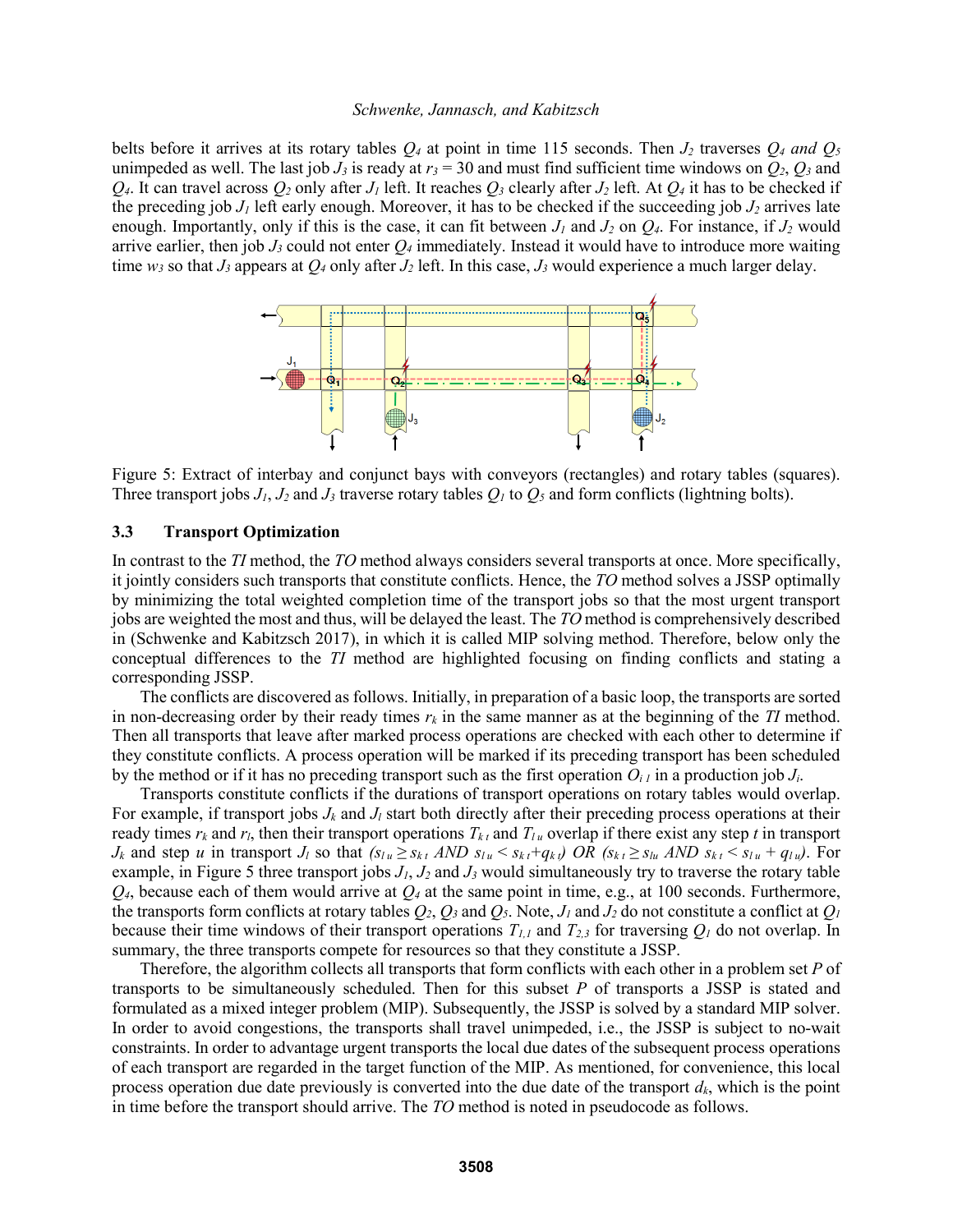- 1. Sort transports  $J_k$  by ready times  $r_k$  and store them in set U of unscheduled transport jobs.
- 2. Collect transports  $J_k$  that constitute conflicts:
	- (a) Consider first transport  $J_k$  from set  $U$ .
	- (b) For each transport  $J_l \in P$  check if  $J_l$  and  $J_k$  constitute conflicts, i.e.,
		- if  $(s_{l u} \geq s_{k t} AND s_{l u} < s_{k t} + q_{k t}) OR (s_{k t} \geq s_{l u} AND s_{k t} < s_{l u} + q_{l u})$ 
			- then Add  $J_k$  to set P of transports to be scheduled, i.e.,  $P = P \cup \{J_k\}$  and Remove  $J_k$  from set  $U$ , i.e.,  $U := U \cup J_k$  and goto 2(a)

else goto 3.

- 3. For *P* state a JSSP with no-wait constraints and derive a MIP formulation.
- 4. Solve the MIP using a MIP solver.
- 5. For each  $J_k$  in the solution of the JSSP: Fix the starting times of transport  $J_k$  in schedule *S*.
- 6. For each  $J_k$  in the solution of the JSSP check if arrival  $a_k = r_k + w_k + \sum_{k=0}^{n_k} q_{kt}$  of  $J_k$  is later than the start  $s_{i}$ <sub>o+1</sub> of the subsequent process operation  $O_{i}$ <sub>o+1</sub>, i.e.,

if  $a_k > s_{i}$  *o*+*I* then update the fab schedule using the CPM.

7. If  $U \neq \{0\}$  then goto 2 else stop.

In short, the solution of the JSSP is a priority order for conflicting transports to be scheduled. Thus, at step 5 the pseudocode is very similar to the *TI* method. The only difference is that the ordered sets  $(E_0, \leq)$ and  $(F_Q, \leq)$  for checking when the rotary tables are booked are not needed because the MIP solution of the JSSP already guarantees conflict free movement. The set of transports that form conflicts is rather small, e.g., 20 transports, compared to all transports to be scheduled in a large-scale fab scheduling problem. Hence, a rather small size of JSSPs is a prerequisite of the suggested approach. Otherwise, computing an exact solution using a MIP solver would take too long. As a fallback heuristic in case of an intractable MIP, the *TI* method could be used or the common FCFS policy at the rotary tables.



Figure 6: Transport schedule of three transports *J1*, *J<sup>2</sup>* and *J<sup>3</sup>* as it is yielded by solving a JSSP.

For example, Figure 6 depicts the solution of a very small MIP. If the transports  $J_1$ ,  $J_2$  and  $J_3$  would be inserted into the schedule *S* in sequence of their ready times  $r_1$ ,  $r_2$  and  $r_3$  they would form a different solution schedule as it is depicted in Figure 4 for the *TI* method. Instead, the JSSP takes the due dates of the transports into account and computes the best compromise. As a result, e.g., the transports traverse rotary table *Q<sup>4</sup>* in a different sequence. Accordingly, the arrival times of the transports at their destination machines are different. For instance, the most urgent transport  $J_2$  arrives much earlier and can meet its due date  $d_2=210$ much better. In summary, the conceptual differences between the *TI* method and the *TO* method are as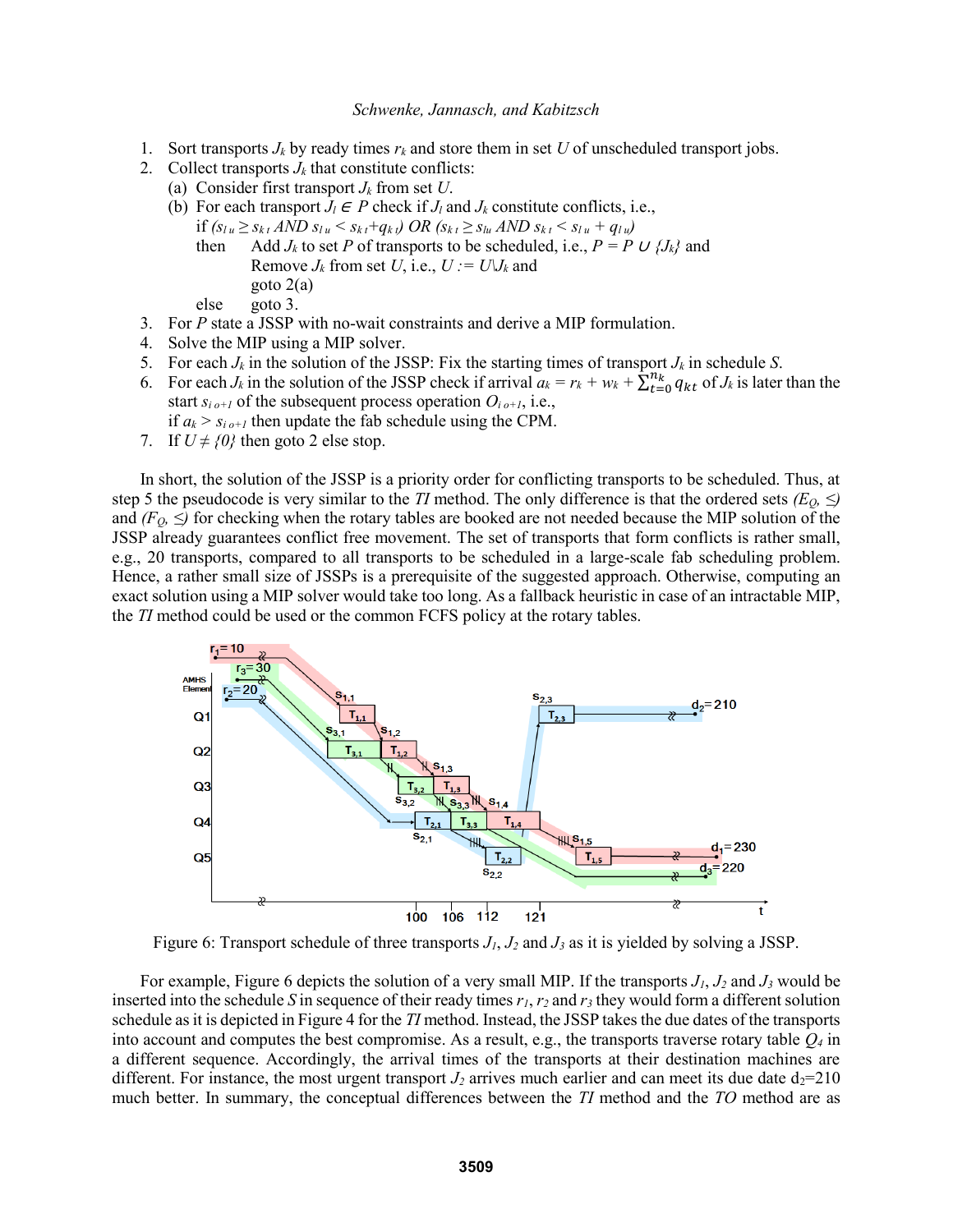follows. Firstly, the *TI* method only handles one transport at once. Conflicts between transports are simply solved by delaying the subsequent starting transport job. Hence, the method is uninformed of other transport jobs, which is a disadvantage. In contrast, the *TO* method always handles several conflicting transports at once. Thus, it finds a compromise between the competing transports, which is clearly an advantage.

Secondly, the computational cost of solving the MIPs can be a disadvantage but is bearable in most cases. Therefore, the *TI* method exhibits a small advantage in regard to computation time. Thirdly, the *TI* method must keep lists for logging when the rotary tables are occupied by a wafer lot so that their limited capacity is regarded. In contrast, the *TO* method does not need such lists, because it intrinsically regards the limited capacity of rotary tables by the classic capacity constraints within the JSSP.

Similarities are that both methods schedule the transport jobs in a loop, which processes a previously produced fab schedule. Both methods regard no-wait constraints so that the transports remain unimpeded after they started. Consequently, both methods introduce waiting times after the ready times of the transport jobs and before the transport jobs actually start.

### **4 VALIDATION**

For validation of both transport scheduling methods, three performance indicators were determined, namely transport-related delay of cycle times, total number of delayed transports and variability. In order to produce input data, the MIMAC model SET2 was used to simulate dispatch rules. Importantly, the dispatch rules consider the idealized raw transport times according to the applied AMHS. A raw transport time is the time a wafer lot would take to travel from one machine to another if there were no other wafer lots in the way.

Then the produced fab schedule was used to induce transport jobs to transfer a wafer lot after each process operation to the machine of its next process operation. Hence, for simplicity idle transports are ignored. Fab schedules were produced by simulation of the dispatch rules shortest processing time (SPT), first come first served (FCFS) and earliest due date (EDD) so that results are averaged. The scheduling horizon of the tests is 5 days using product mix and release rates as given in the MIMAC data set. As a result, 31 jobs with an average of 250 operations using 277 machines, grouped in 97 sets, were produced. A corresponding fab level schedule with a total of 7656 process operations was constructed inducing 7625 transport jobs. Furthermore, three different AMHS models, as described in Subsection 3.1, were applied for conducting the experiments. Table 1 shows the applied AMHS (A, B or C) as well as the investigated transport scheduling method of the conducted experiments.

|                               | applied AMHS model |  |  |
|-------------------------------|--------------------|--|--|
| transport scheduling method   |                    |  |  |
| First Come First Serve        |                    |  |  |
| <b>Transport Insertion</b>    |                    |  |  |
| <b>Transport Optimization</b> |                    |  |  |

Table 1: Matrix of conducted experiments.

Most importantly, after a fab schedule is produced, the order of the process operation within this fab schedule is fixed, i.e., the order is never changed anymore by the transport scheduling methods. Instead, the transport scheduling methods only introduce transport-related delays which originate from solving the conflicts as described in Subsections 3.2 and 3.3. More precisely, it is analyzed how much a particular transport scheduling method increases the cycle time of a process job compared to the idealized, but unrealistic, case of raw transport times. This case is unrealistic because it would be assumed that wafer lots never block each other and transport conflicts would never form.

The first set of experiments was carried out similarly to the validation in (Schwenke and Kabitzsch 2017). Additionally, now the variability of the transport-related delay is investigated. Hopp and Spearman (2011) suggest to use variation coefficients *c* to quantify variability. Hence, they define three degrees. Low variability corresponds to  $c \le 0.75$ . Medium variability is  $0.75 \le c \le 1.33$ . High variability corresponds to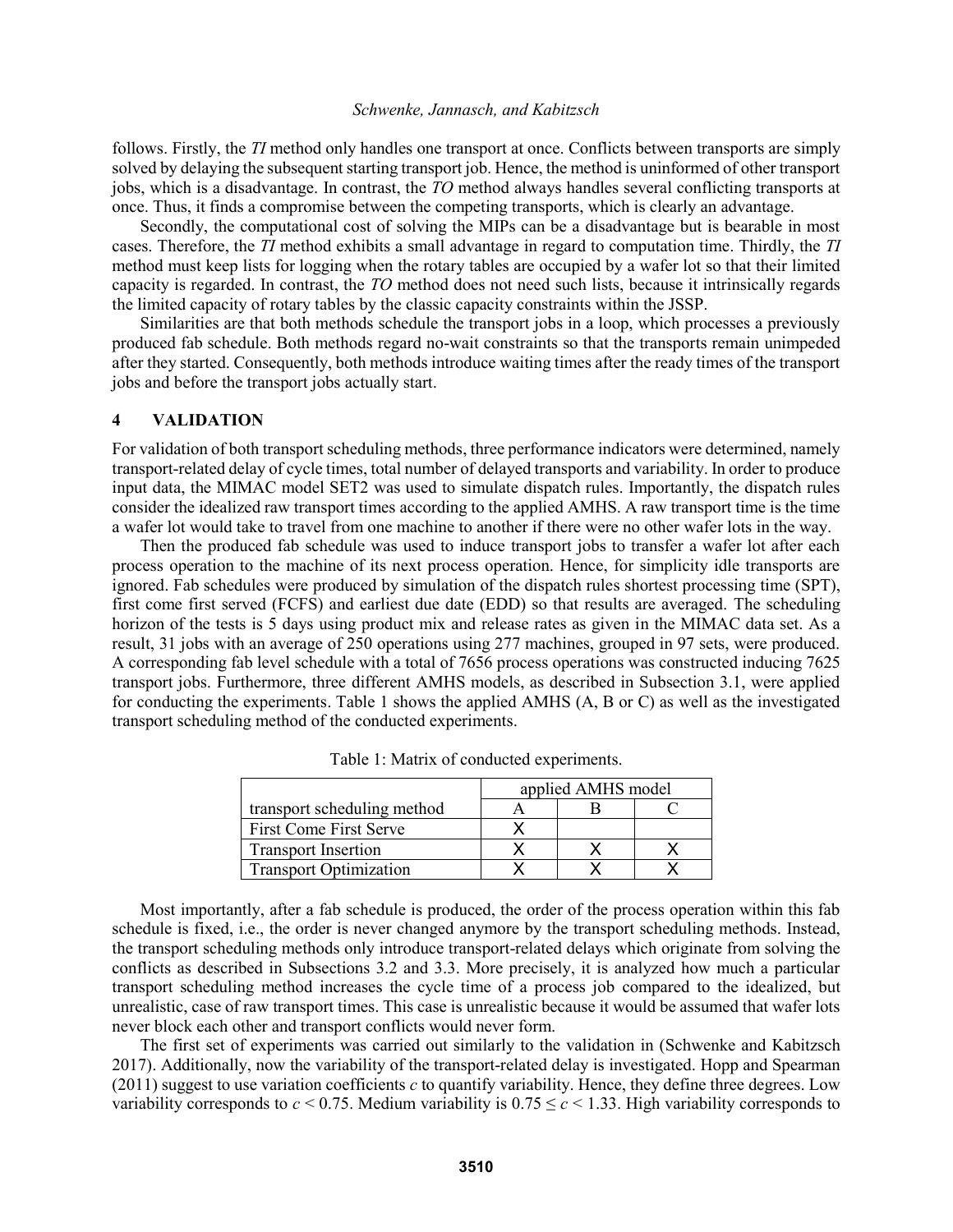$c \ge 1.33$ . Thus, Table 2 shows for each method the reduction of the transport-related delays in a process job's cycle time. Furthermore, it displays the number of delayed transports, the total transport-related delays in seconds as well as the average delay *d* in seconds. Accordingly, the variation coefficient can be derived as the normalized standard deviation, i.e.,  $c = \sigma/d$ . As a result, Table 2 shows that the variability of transportrelated delays is significantly reduced by applying the transport scheduling methods *TI* and *TO* in comparison to the baseline method FCFS. Hence, a conveyor-based system that is operated by use of FCFS rules at rotary tables already exhibits low variability. But the methods *TI* and *TO* can lower the variability even more.

|                                                                          | <b>FCFS</b><br>(baseline) | <b>Transport</b><br><b>Insertion</b> | <b>Transport</b><br><b>Optimization</b> |
|--------------------------------------------------------------------------|---------------------------|--------------------------------------|-----------------------------------------|
| Reduction of transport-related delays vs.<br>baseline method (FCFS) in % | $0\%$                     | 64%                                  | 82%                                     |
| Number of delayed transports                                             | 251                       | 122                                  | 95                                      |
| Total transport-related delays in seconds                                | 2109                      | 810                                  | 416                                     |
| Average transport-related delay $d$ in seconds                           | 8.40                      | 6.63                                 | 4.73                                    |
| Standard deviation of transport-related delays $\sigma$                  | 6.03                      | 4.31                                 | 2.40                                    |
| Transport-related variability $c = \sigma/d$                             | 0.72                      | 0.65                                 | 0.55                                    |

|  |  |  | Table 2: Variability in transport-related delays using AMHS model A. |
|--|--|--|----------------------------------------------------------------------|
|--|--|--|----------------------------------------------------------------------|

The second set of experiments particularly focused on the comparison of the two novel methods *TI* and *TO*. For this purpose, the remaining validation uses the new AMHS layouts B and C, see Table 3. The experiments, show that the average transport-related delays *d* can be driven down more by the *TO* method, even though there are more delayed transports if the *TO* method is applied. Hence, the extent of the delay in a delayed transport is much smaller if the *TO* method is used. Similarly, the standard deviation *σ* of transport-related delays is smaller for the *TO* method ( $\sigma$  = 3.37) than for *TI* ( $\sigma$  = 5.44) if AMHS model C is used.

|                                                         | <b>Transport Insertion</b> |      | <b>Transport Optimization</b> |      |
|---------------------------------------------------------|----------------------------|------|-------------------------------|------|
| AMHS model                                              |                            |      |                               |      |
| Number of delayed transports                            | 265                        | 178  | 321                           | 193  |
| Total transport-related delays in seconds               | 2387                       | 1426 | 1972                          | 977  |
| Average transport-related delay $d$ in seconds          | 9.01                       | 8.01 | 6.14                          | 5.06 |
| Standard deviation of transport-related delays $\sigma$ | 5.16                       | 5.44 | 5.05                          | 3.37 |
| Transport-related variability $c = \sigma/d$            | 0.57                       | 0.67 | 0.82                          | 0.66 |

Table 3: Variability in transport-related delays using AMHS models B and C.

Furthermore, Table 3 shows for *TO* that AMHS model C leads to better results than AMHS model B, which was expected because more shortcuts and crossovers lead to more distinct paths and thus to less occasions for conflicts to be solved. Surprisingly, in terms of variability *c* the results do not show as clearly. The reason is the normalization in the formula for the variation coefficient  $c = \sigma/d$ . For example, using AMHS model B, even though absolute values of delay *d* and standard deviation  $\sigma$  are smaller for *TO* ( $d =$ 6.14,  $\sigma$  = 5.05) than for *TI* ( $d$  = 9.01,  $\sigma$  = 5.16) the normalized values of *c* indicate higher variability for *TO*  $(c = 0.82)$  than for *TI* ( $c = 0.57$ ). Hence, normalization can skew the picture. Similarly, using AMHS model C, *TO* leads to similar results ( $c = 0.66$ ) as *TI* ( $c = 0.67$ ), but the absolute value of standard deviation is much better for *TO* ( $\sigma$  = 3.37) than for *TI* ( $\sigma$  = 5.44).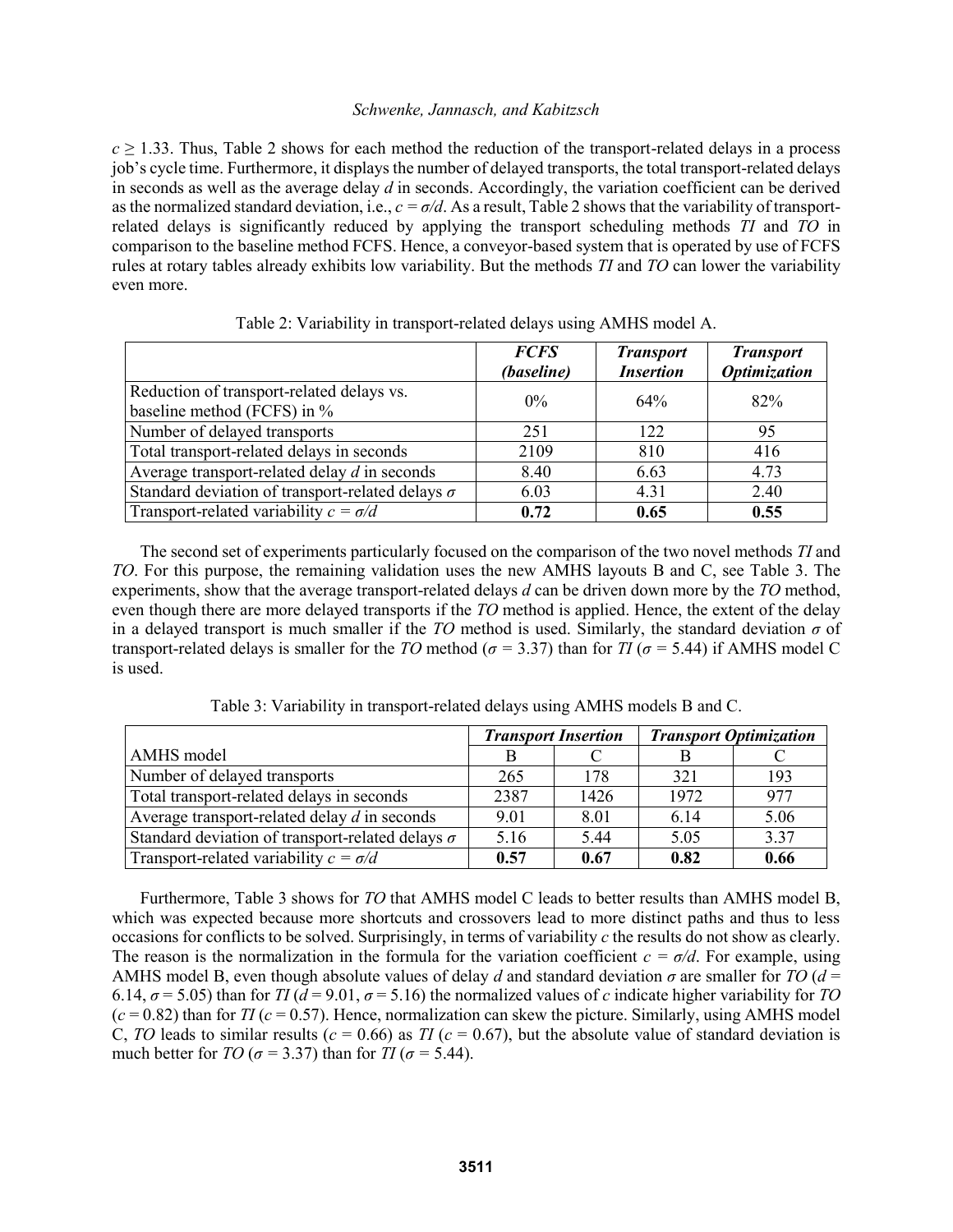## **5 CONCLUSIONS**

Two transport scheduling methods for fixing the transport operations between the process operations of a wafer fab are investigated and compared. The first scheduling method, called *TI*, sequentially constructs a transport schedule by inserting one transport after another into a comprehensive transport schedule. In contrast, the second method is called *TO* because it simultaneously optimizes and fixes several conflicting transports so that the most urgent transport jobs will be advantaged. Both methods derive a priority order of transports to be scheduled. Hence *TI* can be seen as a special case of *TO*. The inner works of both methods are explained using an illustrative example.

Validation comprises computational experiments for both transport scheduling methods. Besides total and average transport-related delays, the variability in such transport-related delays is examined because in wafer fabs the pursuit of lower variability is a continuous battle. For the experiments, three different AMHS models are used. All AMHS models exhibit the common interbay-intrabay layout, but the first AMHS model is specialized for the use with only one MIMAC model. Therefore, two more generic AMHS models are designed. In summary, the computational experiments, show that average transport-related delays *d* and standard deviation *σ* can be driven down more by *TO* than by *TI*. Similarly, using an AMHS model with more shortcuts and crossovers leads to better results as well. In terms of variability the differences do not show as clearly because of the normalization in its formula *c = σ/d*. Hence, normalization can obfuscate the results, but in general both transport scheduling methods lead to low or to lower medium variability.

The limitations of this study are threefold. Firstly, the quantification of variability may strongly depend on the structure of the AMHS. Secondly, no idle transports are considered. Thirdly, the scale of the AMHS and fab model may be smaller than in current mass producing wafer fabs. Nevertheless, both methods hold the potential to be adjusted accordingly. Furthermore, both methods exhibit the advantage that they suppress congestions by enforcing unimpeded transports by application of a no-wait constraint between a transport job's subsequent transport operations. As a result, the transport jobs may start delayed but then travel unimpeded. Hence, congestion free transportation can be achieved by buying a small waiting time before beginning the transport jobs.

#### **ACKNOWLEDGMENTS**

This work was partly funded via the research projects SemI40 agreement# 16ESE0077S (ECSEL Joint Undertaking, EU Horizon 2020, BMBF,SMWA) and IWAHAF agreement# and 01IS16035B (BMBF).

## **REFERENCES**

- Agrawal, G. K. and S. S. Heragu. 2006. "A Survey of Automated Material Handling Systems in 300-mm Semiconductor Fabs". *IEEE Transactions on Semiconductor Manufacturing*, 19(1):112–120.
- Arzt, T. and F. Bulcke. 1999. "A New Low Cost Approach in 200 mm and 300 mm AMHS". *Semiconductor Fabtech* 10:19–26.
- Drießel, R., L. and Mönch. 2012. "An Integrated Scheduling and Material-Handling Approach for Complex Job Shops: a Computational Study". *International Journal of Production Research* 50(20):5966–5985.
- Hopp, W. J. and M. L. Spearman. 2011. *Factory Physics*. Illinois, US: Waveland Press, Inc.
- Mason, S. J., J. W. Fowler, and W. M. Carlyle. 2002. "A Modified Shifting Bottleneck Heuristic for Minimizing the Total Weighted Tardiness in a Semiconductor Wafer Fab". *Journal of Scheduling* 5(3):247–262.
- Mönch, L., J. W. Fowler, S. Dauzere-Peres, S. J. Mason, and O. Rose. 2011. "A Survey of Problems, Solution Techniques, and Future Challenges in Scheduling Semiconductor Manufacturing Operations". *Journal of Scheduling* 14(6):583–599.